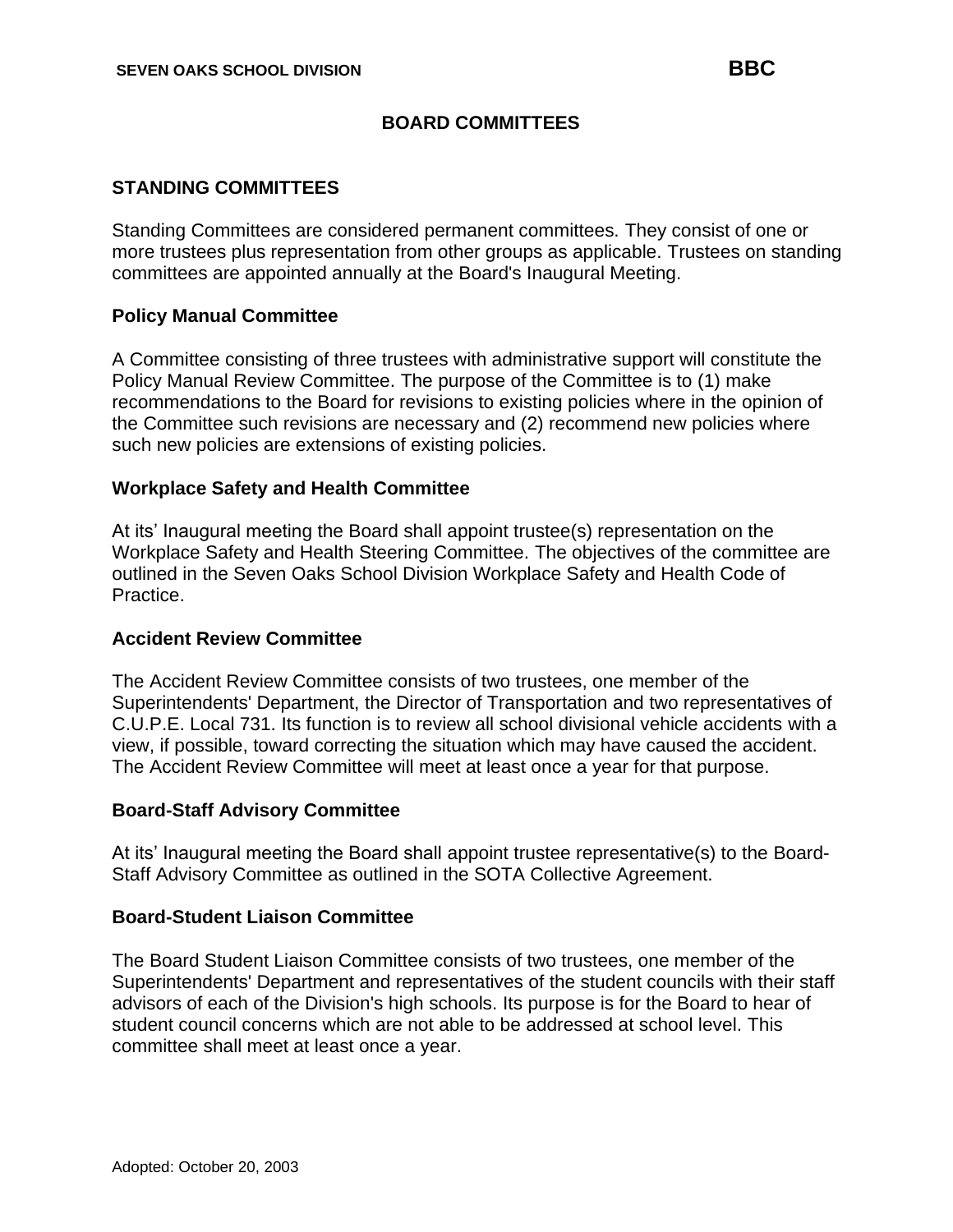## **Negotiations Committees**

The Board at its' Inaugural meeting will appoint Negotiations Chairperson(s) plus two trustees for the following employee organizations:

- Seven Oaks Teachers' Association.
- Canadian Union of Public Employees Locals 731, 949, 2938.
- **Educational Assistants of Seven Oaks.**

Administrators and out-of-scope employees will be affiliated with one of the above unions or associations for purposes of applying negotiated salary increases and for changes in working conditions.

# **AD HOC COMMITTEES**

- **EXECT** Shall be appointed by the Board to deal with a specific matter or a related group of matters only and shall, if possible, have a time limit within which to operate.
- Shall be appointed at any time deemed advisable by the Board.
- **•** Shall consist of no fewer than two members, one shall be Chairperson.
- **•** Shall meet as soon as possible after appointment and shall meet as often as required to complete expeditiously and wisely their work as laid out in their terms of reference.
- Shall cause a report of all matters dealt with in committee to be made at the completion of their appointed task for presentation by the committee chair or delegate to the earliest possible Board meeting.
- Shall cause no action to be taken on any matter by any official of the Board but shall submit recommendations to the Board for approval.
- Shall make no statement, announcement, commitment, press or publicity release dealing with Board policies, actions or plans unless prepared in writing and approved by the Board.
- Shall be automatically dissolved as a committee upon Board acceptance of the committee report unless asked to continue by the Board.

# **SUB COMMITTEES**

- **•** Shall be appointed by any committee to deal with a specific matter or a related group of matters only and shall, if possible, have a time limit within which to operate.
- Shall be appointed at any time deemed advisable by the Committee.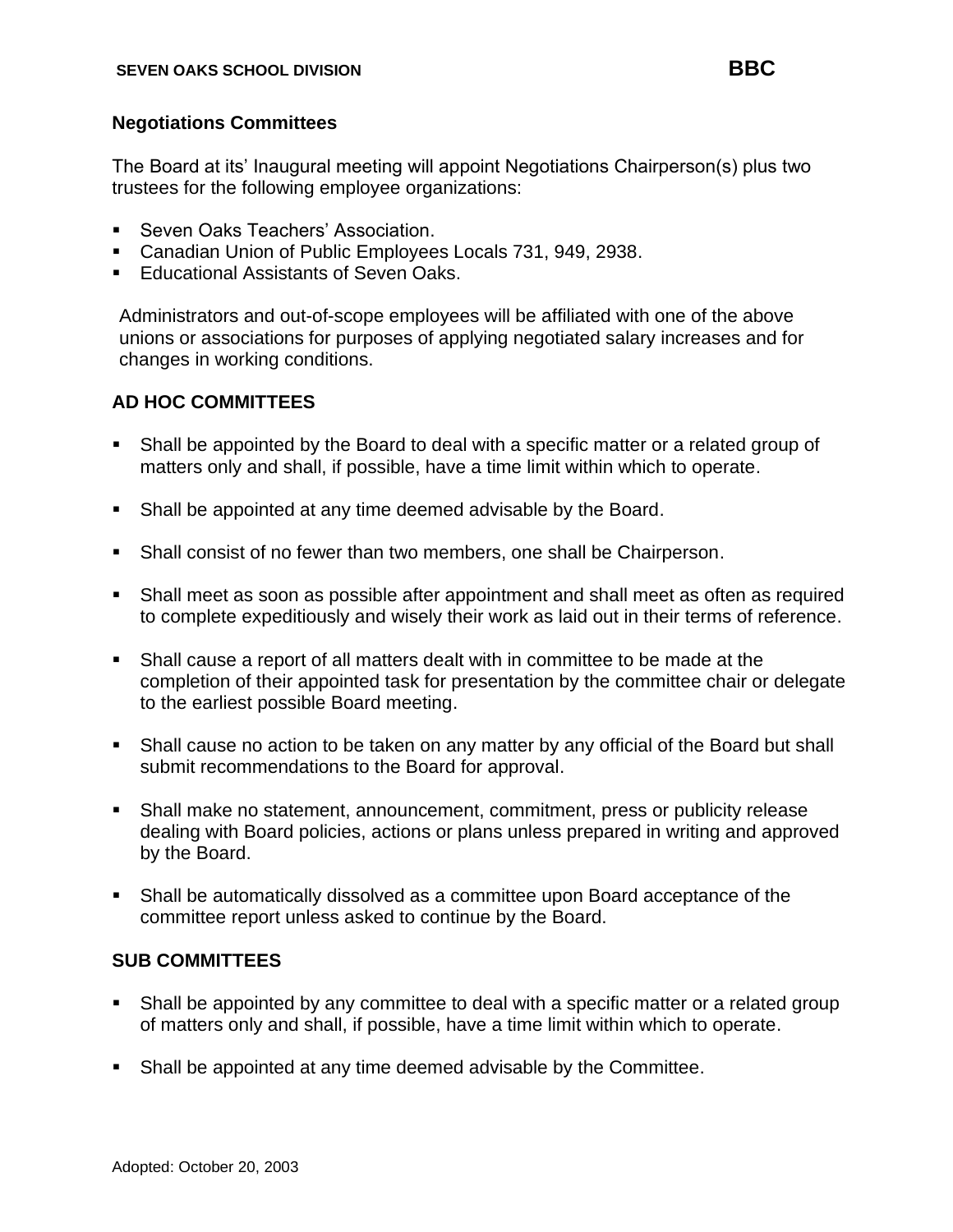- **•** Shall consist of no less than two members, one of whom shall be appointed as Chair.
- **•** Shall meet as soon as possible after appointment and shall meet as often as required to complete expeditiously and wisely their work as laid out in their terms of reference.
- Shall cause a report to be made at the completion of their appointed task for presentation by the sub committee chair or delegate to the earliest possible meeting of the committee which appointed the sub committee.
- Shall cause no action to be taken on any matter by any official of the Board but shall submit recommendations to the Committee for approval.
- Shall make no statement, announcement, commitment, press or publicity release dealing with Board policies, actions or plans unless prepared in writing and approved by the Board.
- Shall be automatically dissolved as a sub committee upon Committee acceptance of the sub committee report unless asked to continue by the Committee.

## **REPRESENTATIVES ON EXTERNAL COMMITTEES**

The Board will appoint representatives for external liaison as follows:

- City of Winnipeg Liaison (Chairperson or Vice-Chairperson).
- Metro Coordinating Committee (Negotiations Chairpersons).
- Other representatives as may be required.

#### **EXECUTIVE SESSIONS**

(Committee of the Whole)

The Board believes that its fundamental obligation is to preserve, if not enhance, the public trust in education, generally, and in the affairs of its operations in particular.

The Board believes that the public trust is preserved through the conduct of Board meetings which are open to the public.

The Board recognizes, however, that occasions may arise from time to time where it is in the best public interest to discuss sensitive matters in closed meetings.

**•** Shall consist of the entire Board assembled at a duly called meeting of the Board.